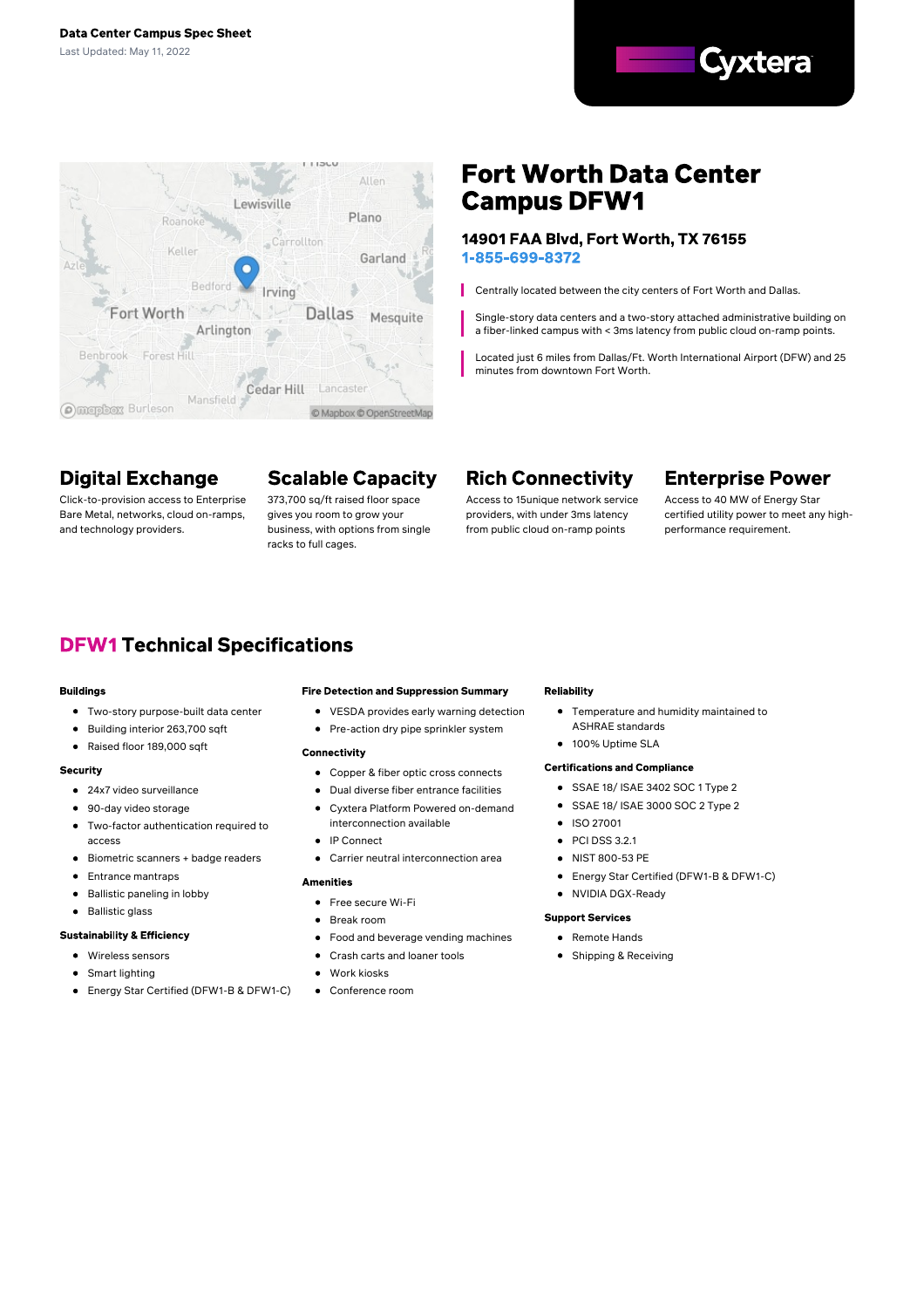### **DFW1 Provider List**



For a full list of providers, please visit our [Marketplace](https://marketplace.cyxtera.com/providers).

### **DFW1 Campus Pod Details**

DFW1-A

14901 FAA Blvd, Fort Worth, TX 76155

| <b>Utility Power</b>      | 20 MW*       |
|---------------------------|--------------|
| <b>UPS Capacity</b>       | 6.4 MW       |
| <b>UPS Configuration</b>  | N+1 Catcher  |
| <b>Generator Capacity</b> | <b>10 MW</b> |

Generator Configuration  $N + 1 + 1$ Fuel Capacity 80,000 Gal\* Cooling Configuration  $N+1$ Cooling Capacity 2,360 Tons

Shared across DFW1-A and DFW1-D pods

## DFW1-B

14901 FAA Blvd, Fort Worth, TX 76155

#### **Power and Capacity**

**Power and Capacity** 

| <b>Utility Power</b>      | 20 MW*                                   |
|---------------------------|------------------------------------------|
| <b>UPS Capacity</b>       | 8 MW                                     |
| <b>UPS Configuration</b>  | $N+1$<br><b>Distributed</b><br>Redundant |
| <b>Generator Capacity</b> | 12 MW                                    |

Generator Configuration  $N + 1 + 1$ Fuel Capacity 59,000 Gal\* Cooling Configuration  $N+1$ Cooling Capacity 2,000 Tons

Shared across DFW1-B and DFW1-C pods

### DFW1-C

14901 FAA Blvd, Fort Worth, TX 76155

#### **Power and Capacity**

| <b>Utility Power</b>      | 20 MW*      |
|---------------------------|-------------|
| <b>UPS Capacity</b>       | 4.5 MW      |
| <b>UPS Configuration</b>  | N+1 Catcher |
| <b>Generator Capacity</b> | 8 MW        |

Shared across DFW1-B and DFW1-C pods

| <b>Generator Configuration</b> | $N + 1 + 1$       |
|--------------------------------|-------------------|
| <b>Fuel Capacity</b>           | 59,000 Gal*       |
| <b>Cooling Configuration</b>   | $N + 25%$         |
| Cooling Capacity               | <b>1,050 Tons</b> |